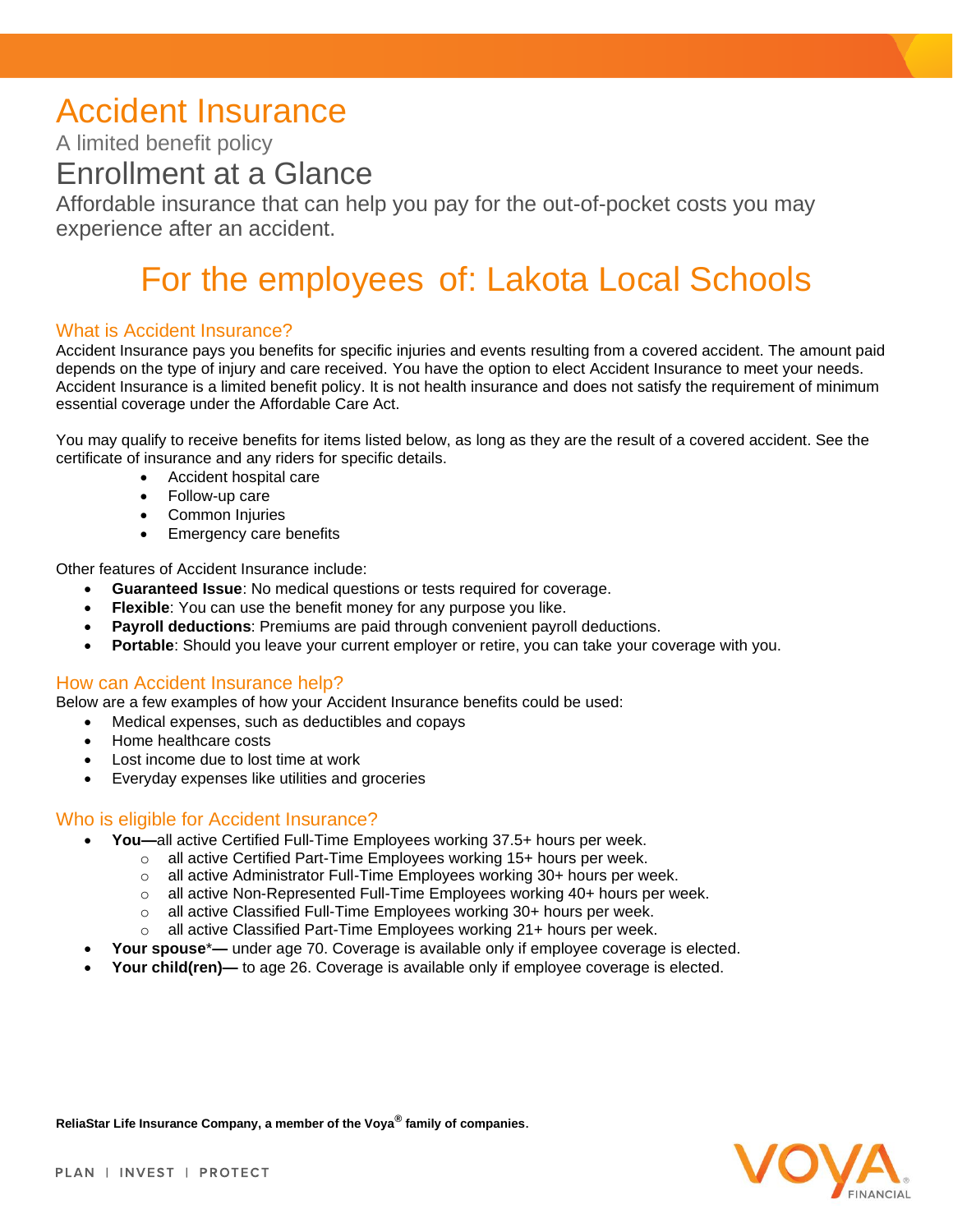#### What accident benefits are available?

The following list includes the benefits provided by Accident Insurance. The benefit amounts paid depend on the type of injury and care received. You may be required to seek care for your injury within a set amount of time. Note that there may be some variation by state. For a list of standard exclusions and limitations, go to the end of this document. For a complete description of your available benefits, along with applicable provisions, exclusions and limitations, see your certificate of insurance and any riders.

| <b>Event</b>                                                                      | <b>Benefit</b>         |  |
|-----------------------------------------------------------------------------------|------------------------|--|
| <b>Accident hospital care</b>                                                     |                        |  |
| <b>Surgery</b><br>open abdominal, thoracic                                        | \$2,500                |  |
| <b>Surgery</b><br>exploratory or without repair                                   | \$250                  |  |
| Blood, plasma, platelets                                                          | \$400                  |  |
| <b>Hospital admission</b>                                                         | \$1,400                |  |
| <b>Hospital confinement</b><br>per day up to 365                                  | \$300                  |  |
| <b>Critical care unit confinement</b>                                             | \$600                  |  |
| per day, up to 15 days<br>Coma                                                    | \$7,000                |  |
| duration of 14 or more days                                                       |                        |  |
| <b>Transportation</b><br>per trip, up to 3 per accident                           | \$400                  |  |
| Lodging<br>per day, up to 30 days                                                 | \$150                  |  |
| <b>Follow-up care</b>                                                             |                        |  |
| <b>Medical equipment</b>                                                          | \$250                  |  |
| <b>Physical therapy</b><br>per treatment, up to 6                                 | \$50                   |  |
| Prosthetic device (one)                                                           | \$1,200                |  |
| Prosthetic device (two or more)                                                   | \$2,400                |  |
| <b>Common injuries</b>                                                            |                        |  |
| <b>Burns</b><br>second degree, at least 36% of the<br>body                        | \$1250                 |  |
| <b>Burns</b> 3rd degree, at least 9 but less<br>than 35 square inches of the body | \$2,500                |  |
| <b>Burns</b><br>3rd degree, 35 or more square inches<br>of the body               | \$18,000               |  |
| <b>Skin Grafts</b>                                                                | 25% of burn<br>benefit |  |
| <b>Emergency dental work</b>                                                      | \$250 crown,           |  |
| while hospital confined                                                           | \$125 extraction       |  |
| Eye Injury<br>removal of foreign object                                           | \$75                   |  |
| Eye Injury<br>surgery                                                             | \$300                  |  |
| <b>Torn Knee Cartilage</b><br>surgery with no repair or if cartilage is<br>shaved | \$150                  |  |
| <b>Torn Knee Cartilage</b><br>surgical repair                                     | \$750                  |  |

| <b>Event</b>                                         | <b>Benefit</b>                        |  |
|------------------------------------------------------|---------------------------------------|--|
| <b>Accident hospital care</b>                        |                                       |  |
|                                                      |                                       |  |
| Laceration <sup>1</sup>                              | \$60                                  |  |
| treated no sutures                                   |                                       |  |
| Laceration <sup>1</sup><br>sutures up to 2"          | \$120                                 |  |
| Laceration <sup>1</sup>                              |                                       |  |
| sutures $2" - 6"$                                    | \$480                                 |  |
| Laceration <sup>1</sup>                              |                                       |  |
| sutures over 6"                                      | \$960                                 |  |
| <b>Ruptured Disk</b>                                 | \$600                                 |  |
| surgical repair                                      |                                       |  |
| Tendon/Ligament/Rotator Cuff<br>One, surgical repair | \$600                                 |  |
| <b>Tendon/Ligament/Rotator Cuff</b>                  |                                       |  |
| Two or more, surgical repair                         | \$900                                 |  |
| <b>Tendon/Ligament/Rotator Cuff</b>                  |                                       |  |
| Exploratory Arthroscopic Surgery with<br>no repair   | \$200                                 |  |
| Concussion                                           | \$250                                 |  |
| Paralysis quadriplegia                               | \$15,000                              |  |
|                                                      |                                       |  |
| Paralysis paraplegia                                 | \$7500                                |  |
| <b>Dislocations</b>                                  | Closed/open<br>reduction <sup>2</sup> |  |
| <b>Hip joint</b>                                     | \$2,500/\$5,000                       |  |
| <b>Knee</b>                                          | \$1,500/\$3,000                       |  |
| Ankle or foot bone(s)<br>Other than toes             | \$1,200/\$2,400                       |  |
| <b>Shoulder</b>                                      | \$500/\$1,000                         |  |
| <b>Elbow</b>                                         | \$500/\$1,000                         |  |
| Wrist                                                | \$500/\$1,000                         |  |
| <b>Finger/toe</b>                                    | \$150/\$300                           |  |
| Hand bone(s)                                         | \$500/\$1,000                         |  |
| Other than fingers                                   |                                       |  |
| Lower jaw                                            | \$500/\$1,000                         |  |
| <b>Collarbone</b>                                    | \$500/\$1,000                         |  |
|                                                      | 25% of the                            |  |
| <b>Partial dislocations</b>                          | closed                                |  |
|                                                      | reduction                             |  |
|                                                      | amount                                |  |

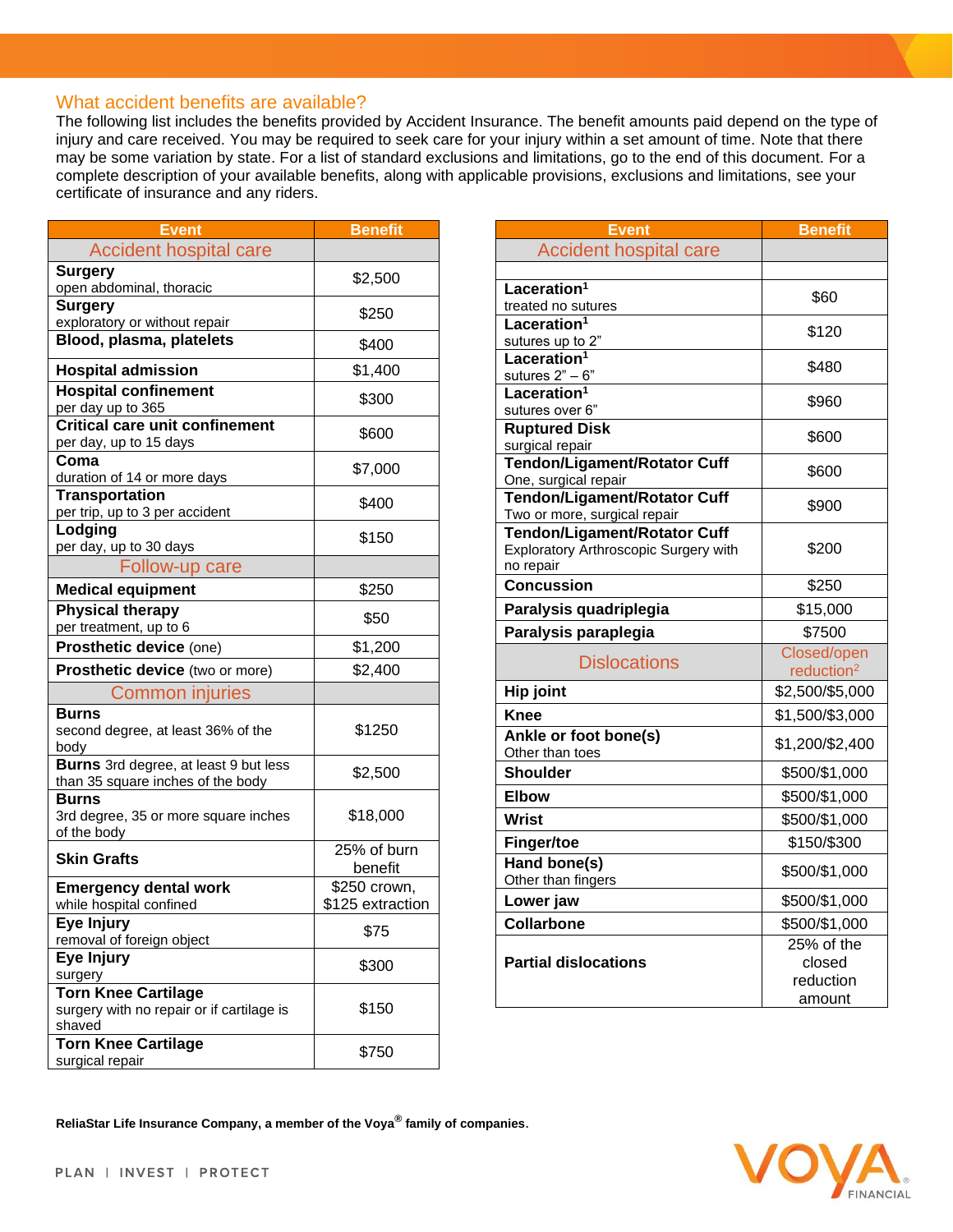| Event                                  | <b>Benefit</b>                        |  |
|----------------------------------------|---------------------------------------|--|
| <b>Accident hospital care</b>          |                                       |  |
| Fractures                              | Closed/open<br>reduction <sup>3</sup> |  |
| Hip                                    | \$2,500/\$5,000                       |  |
| Leg                                    | \$1,250/\$2,500                       |  |
| Ankle                                  | \$500/\$1,000                         |  |
| Kneecap                                | \$500/\$1,000                         |  |
| Foot<br>Excluding toes, heel           | \$500/\$1,000                         |  |
| <b>Upper arm</b>                       | \$550/\$1,100                         |  |
| Forearm, Hand, Wrist<br>Except fingers | \$500/\$1,000                         |  |
| Finger, Toe                            | \$100/\$200                           |  |
| Vertebral body                         | \$1,200/\$2,400                       |  |
| <b>Vertebral processes</b>             | \$500/\$1,000                         |  |
| <b>Pelvis</b><br>Except coccyx         | \$1,200/\$2,400                       |  |
| Соссух                                 | \$350/\$700                           |  |
| <b>Bones of face</b><br>Except nose    | \$550/\$1,100                         |  |

<sup>1</sup> Laceration benefits are a total of all lacerations per accident.  $2$  Closed Reduction of Dislocation = Non-surgical reduction of a completely separated joint. Open Reduction of Dislocation = Surgical reduction of a completely separated joint.  $3$  Closed Reduction of Fracture = Non-surgical. Open Reduction of Fracture = Surgical.

| Event                                     | <b>Benefit</b>                              |  |
|-------------------------------------------|---------------------------------------------|--|
| <b>Accident hospital care</b>             |                                             |  |
| <b>Nose</b>                               | \$150/\$300                                 |  |
| Upper jaw                                 | \$550/\$1,100                               |  |
| Lower jaw                                 | \$500/\$1,000                               |  |
| <b>Collarbone</b>                         | \$500/\$1,000                               |  |
| <b>Rib or ribs</b>                        | \$450/\$900                                 |  |
| Skull – simple<br>Except bones of face    | \$1,500/\$3,000                             |  |
| Skull - depressed<br>Except bones of face | \$5,000/\$10,000                            |  |
| <b>Sternum</b>                            | \$500/\$1,000                               |  |
| <b>Shoulder blade</b>                     | \$500/\$1,000                               |  |
| <b>Chip fractures</b>                     | 25% of the<br>closed<br>reduction<br>amount |  |
| <b>Emergency care benefits</b>            |                                             |  |
| <b>Ground ambulance</b>                   | \$200                                       |  |
| Air ambulance                             | \$1000                                      |  |
| <b>Emergency room treatment</b>           | \$300                                       |  |
| <b>Initial doctor visit</b>               | \$80                                        |  |
| Follow-up doctor visit                    | \$80                                        |  |

What does my Accident Insurance include? The benefits listed below are included with your accident coverage. For a list of standard exclusions and limitations, please refer to the end of this document. For a complete description of your available benefits, along with applicable provisions, exclusions and limitations, see your certificate of insurance and any riders.

- **Wellness Benefit:** This provides an annual benefit payment if you complete a health screening test. You may only receive a benefit once per year, even if you complete multiple health screening tests.
	- o Examples of health screening tests include but are not limited to: Pap test, serum cholesterol test for HDL and LDL levels, mammography, colonoscopy, and stress test on bicycle or treadmill.
	- o The annual benefit is \$50 for completing a health screening test.
	- $\circ$  If your spouse and/or children are/is covered for Accident Insurance, they are also covered by the Wellness Benefit. Your spouse's benefit amount is also \$50. The benefit for child coverage is \$25 with an annual maximum of \$100 for children's benefits.
- **Accidental Death and Dismemberment (AD&D) Benefit**: If you are severely injured or die as a result of a covered accident, an AD&D benefit may be payable to you or your beneficiary.
	- $\circ$  If your spouse and/or children are/is covered for Accident Insurance, they are covered for this additional benefit.

#### **Common Carrier**: If the death occurs as a result of a covered accident on a common carrier a higher benefit will be paid. Common carrier means any commercial transportation that operates on a regularly scheduled basis between predetermined points or cities.  **Employee** \$120,000 **Spouse \$48,000**

**ReliaStar Life Insurance Company, a member of the Voya® family of companies**.

**Children**  $\qquad \qquad \mid$   $\qquad \qquad$  \$24,000



Accidental Death Benefits **Benefit**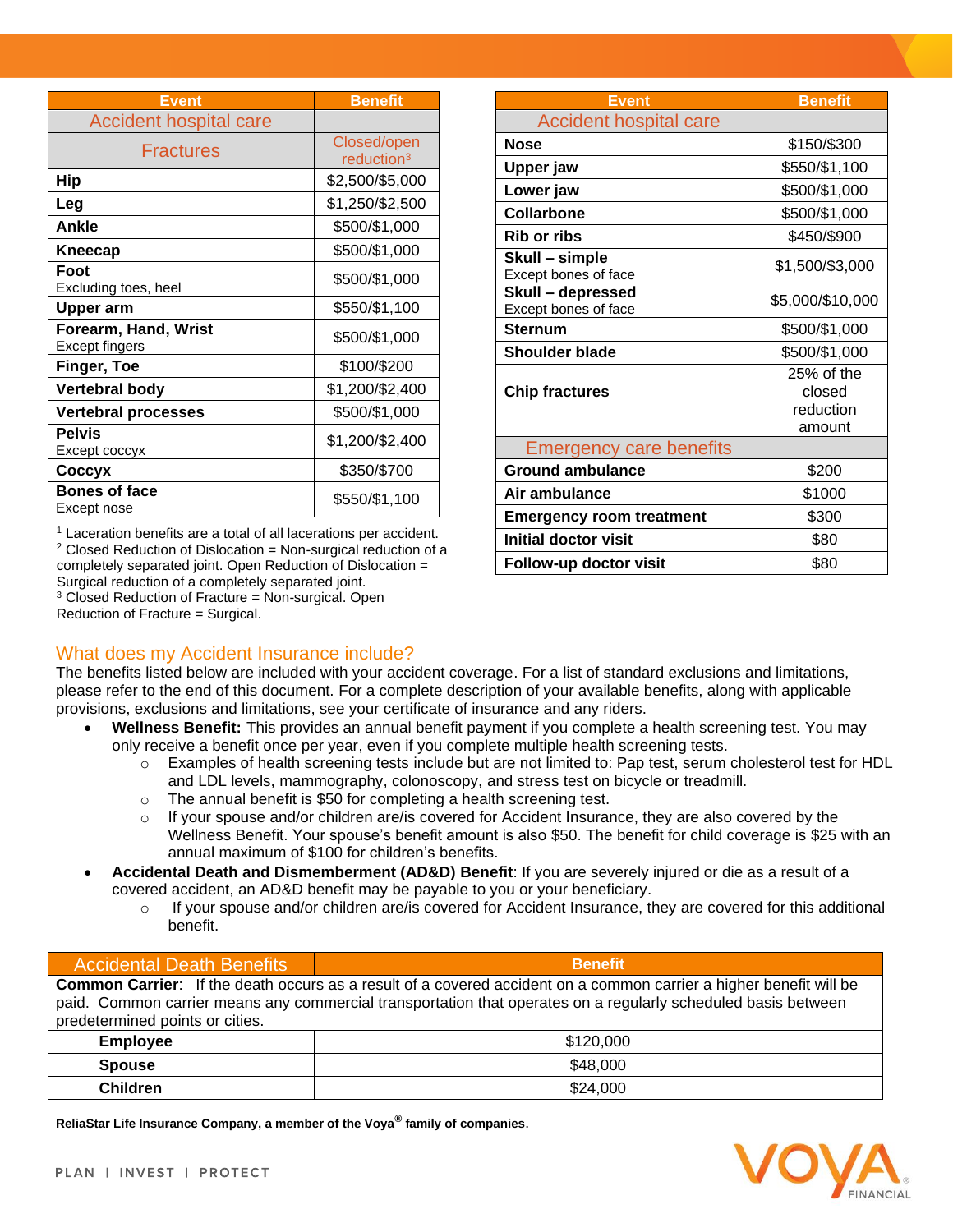| <b>Accidental Death Benefits,</b><br>cont.               | <b>Benefit</b> |
|----------------------------------------------------------|----------------|
| <b>Other Accident</b>                                    |                |
| <b>Employee</b>                                          | \$60,000       |
| <b>Spouse</b>                                            | \$24,000       |
| <b>Children</b>                                          | \$12,000       |
| <b>Accidental Dismemberment</b><br><b>Benefits</b>       |                |
| Loss of both hand or both feet or<br>sight in both eyes  | \$25,000       |
| Loss of one hand or one foot<br>AND the sight of one eye | \$25,000       |
| Loss of one hand AND one foot                            | \$25,000       |
| Loss of one hand OR one foot                             | \$12,000       |
| Loss of Two or more fingers or<br>toes                   | \$2,500        |
| Loss of one finger or one toe                            | \$1,200        |

#### What optional benefits are available?

You may choose to include the optional benefits below with your accident coverage. For a list of standard exclusions and limitations, please refer to the end of this document. For a complete description of your available benefits, along with applicable provisions, exclusions and limitations, see your certificate of insurance and any riders.

- **Spouse\* Accident Insurance**: If you have coverage for yourself, you may enroll your spouse, as long as your spouse is under age 70 and is not covered under the Policy as an Employee.
	- o Your spouse will receive the same base coverage as you.
	- o Guaranteed Issue: No medical questions or tests required for coverage

\*The use of "spouse" in this form means a person insured as a spouse as described in the certificate of insurance or benefit. Please contact your employer for more information.

- **Children's Accident Insurance**: As long as you have accident coverage on yourself, your natural child(ren), stepchild(ren), adopted child(ren) or child(ren) for whom you are a legal guardian are eligible to be covered under your employer's plan, up to the age of 26.
	- o Your child(ren) will receive the same base coverage as you.
	- o Guaranteed Issue: No medical questions or tests required for coverage.
	- o One premium amount covers all of your eligible children.
	- o If both you and your spouse are covered under the policy as an employee, then only one, but not both, may cover the same child(ren) under this benefit. If the parent who is covering the child(ren) stops being insured as an employee then the other parent may apply for children's coverage.

#### How much does Accident Insurance cost?

All employees pay the same rate, no matter their age. See the chart below for the premium amounts.

| <b>Monthly Rates</b> |                                      |                                        |               |  |
|----------------------|--------------------------------------|----------------------------------------|---------------|--|
| <b>Employee</b>      | <b>Employee and</b><br><b>Spouse</b> | <b>Employee and</b><br><b>Children</b> | <b>Family</b> |  |
| \$18.08              | \$30.24                              | \$36.43                                | \$48.59       |  |